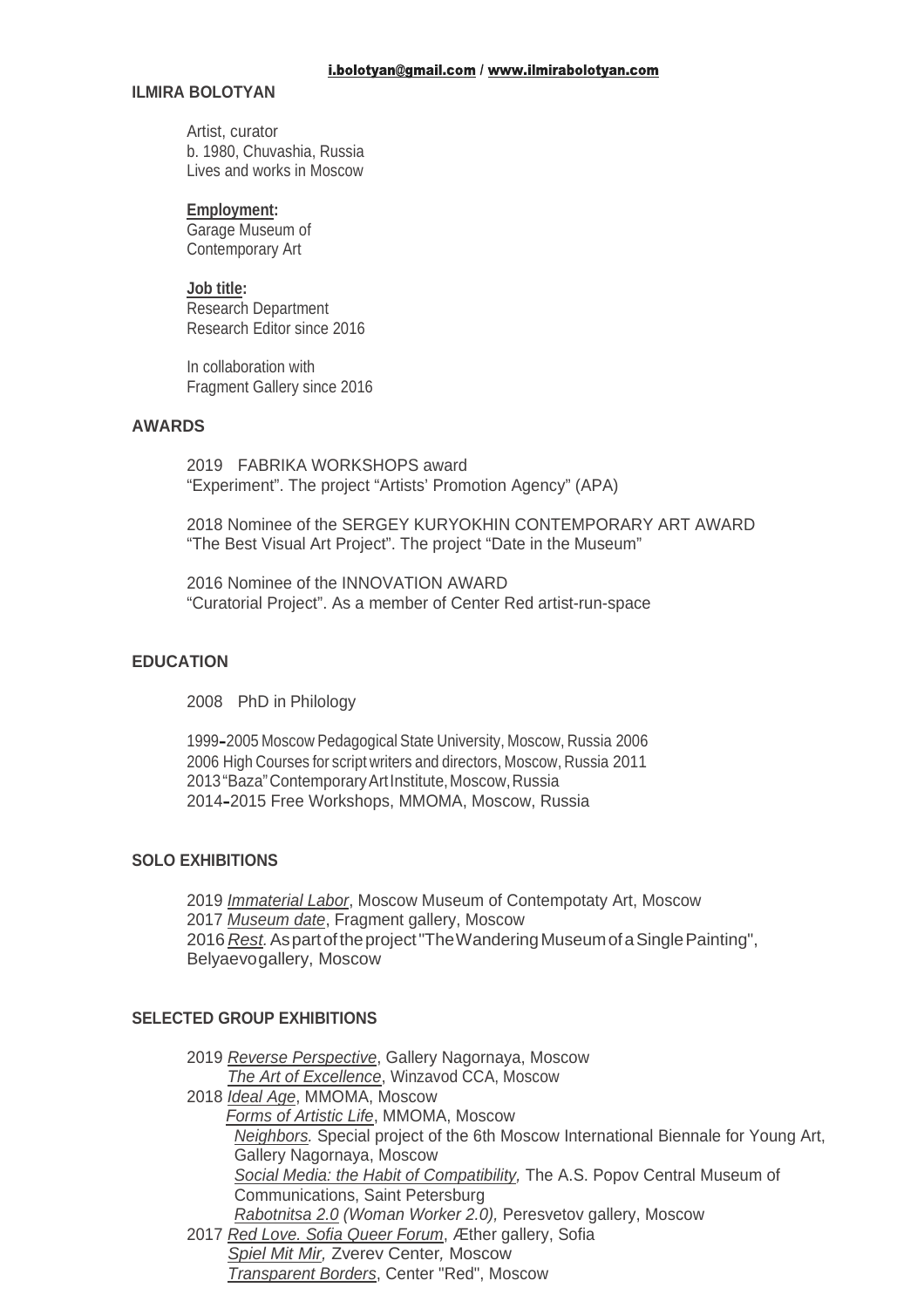#### i.bolotyan@gmail.com / www.ilmirabolotyan.com

| 2016 The City in Personal Time, Fragment gallery, Moscow                                 |
|------------------------------------------------------------------------------------------|
| Ingenious Artwork, Center "Red", Moscow                                                  |
| <b>Look and Learn, Center "Red", Moscow</b>                                              |
| <b>Personal Communications, MMOMA</b>                                                    |
| The Alchemy of Painting, Zverev Center, Moscow                                           |
| Syrup, Center "Red", Moscow                                                              |
| 2015 <i>Image of the Enemy</i> , Center "Red", Moscow                                    |
| Body, Center "Red", Moscow                                                               |
| The East. Deconstruction. Special project of the 6th Moscow Biennale of                  |
| Contemporary art, VDNH, Moscow                                                           |
| Dirty Linen, Center "Red", Moscow                                                        |
| <b>Nothing Will Grow Together Because Nothing Belongs Together, Tromsø, Norway</b>       |
| Sub Observationem, MMOMA, Moscow                                                         |
| Освоение Свободы, ССІ Fabrika, Moscow                                                    |
| Футуристическая Мимикрия, Mayakovsky Museum, Moscow                                      |
| 2014 Ever Living Corpse, Winzavod CCA, Moscow                                            |
| <b>Внедрение, Ground Khodynka, Moscow</b>                                                |
| Heroine of Our Time, Gallery 69, Oslo                                                    |
| Drawing the Court, Memorial International, Moscow                                        |
| 2013 Bom!, Museum of Moscow, Moscow                                                      |
| Наше Дело, ССІ Fabrika, Moscow                                                           |
| Дети Третьей Культуры, Festival village, ATP Pacific Meridian, Vladivostok, Russia       |
| Феминистский Карандаш, MediaUdar festival, Parallel programme of the 5th Moscow Biennale |
| of Contemporary art, Moscow                                                              |
| 11 Чемоданов в дорогу, Stella Art Foundation, Moscow                                     |
| <b>Museum Night, New Tretyakov gallery, Moscow</b>                                       |

2012 *Shanghai Biennale*. As part of Haunted Moscow program, Shanghai, China

## **CURATORIAL PROJECTS**

| 2019 Moscow Land, J'art gallery, Moscow                                             |
|-------------------------------------------------------------------------------------|
| Artists' Promotion agency, CCI Fabrika, Moscow                                      |
| 2018 Thumbelina, CCI Fabrika, Moscow                                                |
| 2017 The Alienated Body, Fragment gallery, Moscow                                   |
| Stem of the Black Grass, CCI Fabrika, Moscow                                        |
| The First Garage Triennial of Russian Contemporary art, Garage MCA, Moscow          |
| 2016 New Poverty, Center "Red", Moscow                                              |
| Psycho, CCI Fabrika, Moscow                                                         |
| Fem Weekend, Kazan, Russia                                                          |
| Fem Weekend, Yekaterinburg, Russia                                                  |
| 2015 И – искусство, Ф – феминизм. Актуальный словарь, ISS MAG, Gallery СИ, NII DAR, |
| Moscow                                                                              |
| Desky Content Deall Meason                                                          |

*Body*, Center "Red", Moscow *Ordinary Martyresses*, Center "Red", Moscow

# **SELECTED PUBLICATIONS AND CATALOGUES**

2019 Ilmira Bolotyan *Как стать моделью, если тебе 35+ и твой рост 164 см*, exhibition zine, Moscow Ilmira Bolotyan *Агентство продвижения художников. Инстаграм-книга @ilmira.bolotyan, Moscow*

2017 Ilmira Bolotyan, Valery Ledenev, Oxana Polyakova, *Museum Date,* exhibition booklet, Fragment gallery, Moscow

Oxana Polyakova, *Transparent Borders,* exhibition booklet, Moscow

2016 Ilmira Bolotyan, Katya Isaeva, Olga Karyakina, Anastasia Kachalova, Masha Poluektova, Alisa Taezhnaya, Anna Zhurba, *The East. Deconstruction*, Moscow

2015 Ilmira Bolotyan, Marina Vinnik, Michaela, *И – искусство, Ф – феминизм. Актуальный словарь,* The Rosa Luxemburg Foundation, Moscow